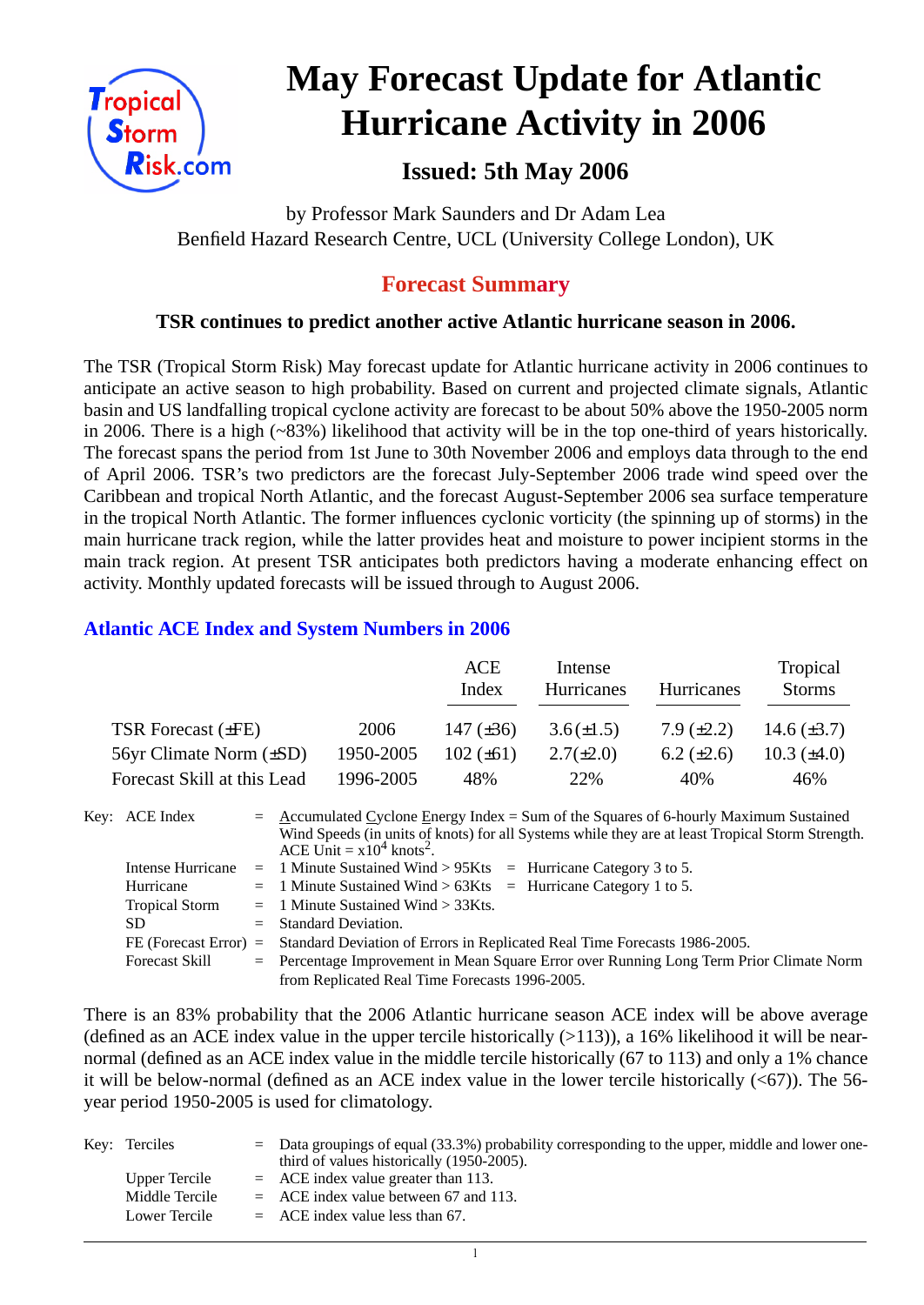#### **ACE Index & Numbers Forming in the MDR, Caribbean Sea and Gulf of Mexico in 2006**

|                              |           | ACE<br>Index   | Intense<br>Hurricanes | Hurricanes      | Tropical<br><b>Storms</b> |
|------------------------------|-----------|----------------|-----------------------|-----------------|---------------------------|
| <b>TSR Forecast (±FE)</b>    | 2006      | 121 $(\pm 35)$ | $3.3(\pm 1.2)$        | 5.7 $(\pm 1.5)$ | $9.9 \ (\pm 2.2)$         |
| 56yr Climate Norm $(\pm SD)$ | 1950-2005 | 79 $(\pm 60)$  | $2.3(\pm 1.9)$        | 4.3 $(\pm 2.5)$ | 7.1 $(\pm 3.4)$           |
| Forecast Skill at this Lead  | 1996-2005 | 49%            | 30%                   | 53%             | 64%                       |

The Atlantic hurricane Main Development Region (MDR) is the region  $10^{\circ}N - 20^{\circ}N$ ,  $20^{\circ}W - 60^{\circ}W$ between the Cape Verde Islands and the Caribbean Lesser Antilles. A storm is defined as having formed within this region if it reached at least tropical depression status while in the area.

There is an 80% probability that in 2006 the MDR, Caribbean Sea and Gulf of Mexico ACE index will be above average (defined as an ACE index value in the upper tercile historically (>91)), a 19% likelihood it will be near-normal (defined as an ACE index value in the middle tercile historically (35 to 91) and only a 1% chance it will be below-normal (defined as an ACE index value in the lower tercile historically (<35)). The 56-year period 1950-2005 is used for climatology.

#### **USA Landfalling ACE Index and Numbers in 2006**

|                                        |      | ACE<br>Index      | Hurricanes        | Tropical<br><b>Storms</b> |
|----------------------------------------|------|-------------------|-------------------|---------------------------|
| TSR Forecast $(\pm FE)$                | 2006 | 3.8 $(\pm 1.6)$   | 2.1 $(\pm 1.4)$   | 4.5 $(\pm 2.0)$           |
| 56yr Climate Norm $(\pm SD)$ 1950-2005 |      | $2.5 \ (\pm 2.2)$ | $1.5 \ (\pm 1.3)$ | 3.1 $(\pm 2.0)$           |
| Forecast Skill at this Lead 1996-2005  |      | 37%               | 26%               | 23%                       |

| Key: ACE Index           | $=$ Accumulated Cyclone Energy Index = Sum of the Squares of hourly Maximum       |
|--------------------------|-----------------------------------------------------------------------------------|
|                          | Sustained Wind Speeds (in units of knots) for all Systems while they are at least |
|                          | Tropical Storm Strength and over the USA Mainland (reduced by a factor of 6).     |
|                          | ACE Unit = $x10^4$ knots <sup>2</sup> .                                           |
| Landfall Strike Category | $=$ Maximum 1 Minute Sustained Wind of Storm Directly Striking Land.              |
| USA Mainland             | $=$ Brownsville (Texas) to Maine.                                                 |

USA landfalling intense hurricanes are not forecast since we have no skill at any lead.

There is a 76% probability that in 2006 the USA landfalling ACE index will be above average (defined as a USA ACE index value in the upper tercile historically (>2.63)), a 19% likelihood it will be near-normal (defined as a USA ACE index value in the middle tercile historically (1.14 to 2.63) and only a 5% chance it will be below-normal (defined as a USA ACE index value in the lower tercile historically (<1.14)). The 56-year period 1950-2005 is used for climatology.

#### **Caribbean Lesser Antilles Landfalling Numbers in 2006**

|                                |                                                                             | ACE<br>Index                                                                                                                                                                                                                                                     | Intense<br><b>Hurricanes</b> | Hurricanes      | Tropical<br><b>Storms</b> |
|--------------------------------|-----------------------------------------------------------------------------|------------------------------------------------------------------------------------------------------------------------------------------------------------------------------------------------------------------------------------------------------------------|------------------------------|-----------------|---------------------------|
| TSR Forecast $(\pm FE)$        | 2006                                                                        | $2.2 (\pm 1.2)$                                                                                                                                                                                                                                                  | $0.4~(\pm 0.4)$              | $0.6 (\pm 0.6)$ | $1.5(\pm 0.9)$            |
| $56yr$ Climate Norm $(\pm SD)$ | 1950-2005                                                                   | 1.4 $(\pm 2.0)$                                                                                                                                                                                                                                                  | $0.3 \ (\pm 0.5)$            | $0.4~(\pm 0.7)$ | 1.1 $(\pm 1.0)$           |
| Forecast Skill at this Lead    | 1996-2005                                                                   | 17%                                                                                                                                                                                                                                                              | 14%                          | 21%             | $0\%$                     |
| Key: ACE Index                 | $=$ Accumulated Cyclone Energy Index = Sum of the Squares of hourly Maximum | Sustained Wind Speeds (in units of knots) for all Systems while they are at least<br>Tropical Storm Strength and within the boxed region $(10^{\circ}N-18^{\circ}N,60^{\circ}W-63^{\circ}W)$ (reduced by a factor of 6). ACE Unit = $x10^4$ knots <sup>2</sup> . |                              |                 |                           |

|                 | Landfall Strike Category = Maximum 1 Minute Sustained Wind of Storm Directly Striking Land. |
|-----------------|---------------------------------------------------------------------------------------------|
| Lesser Antilles | $=$ Island Arc from Anguilla to Trinidad Inclusive.                                         |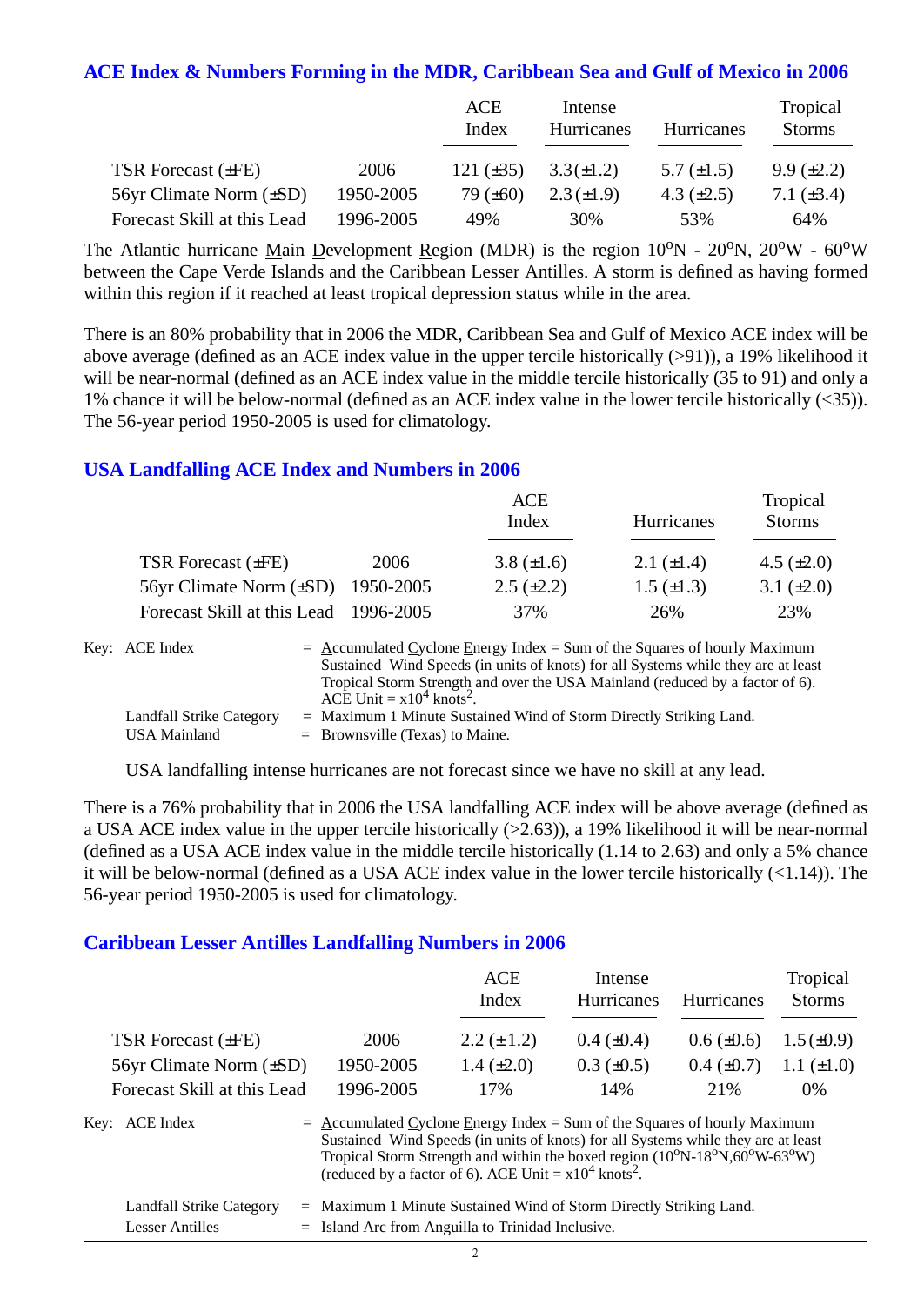### **Key Predictors for 2006**

The key factors behind the TSR forecast for an above-average hurricane season in 2006 are the anticipated moderate enhancing effect of July-September forecast trade winds at 925mb height over the Caribbean Sea and tropical North Atlantic region  $(7.5^{\circ}N - 17.5^{\circ}N, 30^{\circ}W - 100^{\circ}W)$ , and of August-September forecast sea surface temperature for the Atlantic MDR  $(10^{\circ}N - 20^{\circ}N, 20^{\circ}W - 60^{\circ}W)$ . The current forecasts for these predictors are  $0.46\pm0.59$  ms<sup>-1</sup> (down from last month's value of  $0.61\pm0.67$ )  $\text{ms}^{-1}$ ) weaker than normal (1976-2005 climatology), and 0.18 $\pm$ 0.24<sup>o</sup>C (up from last month's value of  $0.03\pm0.27^{\circ}$ C) warmer than normal (1976-2005 climatology). The forecast skills (assessed for the period 1986-2005) for these predictors at this lead are 49% and 45% respectively. The reason for the slight fall in forecast hurricane activity for 2006 from last month is that August-September sea surface temperatures in the equatorial east Pacific are now forecast to be warmer than thought previously.

#### **Further Information and Next Forecast**

Further information about TSR forecasts, verifications and hindcast skill as a function of lead time may be obtained from the TSR web site *http://tropicalstormrisk.com*. The next TSR monthly forecast update for the 2006 Atlantic hurricane season will be issued on the 5th June 2006.

#### **Appendix - Predictions from Previous Months**

|                                              | <b>Atlantic ACE Index and System Numbers 2006</b> |                     |                       |                   |                                    |
|----------------------------------------------|---------------------------------------------------|---------------------|-----------------------|-------------------|------------------------------------|
|                                              |                                                   | <b>ACE</b><br>Index | Intense<br>Hurricanes | Hurricanes        | Named<br>Tropical<br><b>Storms</b> |
| Average Number $(\pm SD)$ (1950-2005)        |                                                   | $102 (\pm 61)$      | $2.7 (\pm 2.0)$       | $6.2 \ (\pm 2.6)$ | $10.3 \ (\pm 4.0)$                 |
|                                              | 5 May 2006                                        | 147 $(\pm 36)$      | $3.6 \, (\pm 1.5)$    | $7.9 \ (\pm 2.2)$ | 14.6 $(\pm 3.7)$                   |
|                                              | 4 Apr 2006                                        | 152 $(\pm 46)$      | 3.8 $(\pm 1.7)$       | $8.2 (\pm 2.4)$   | 15.4 $(\pm 3.9)$                   |
| <b>TSR Forecasts (±FE)</b>                   | 6 Mar 2006                                        | 144 $(\pm 47)$      | $3.5 \ (\pm 1.7)$     | 7.8 $(\pm 2.6)$   | 14.6 $(\pm 4.1)$                   |
|                                              | 6 Feb 2006                                        | $172 (\pm 53)$      | 4.1 $(\pm 1.7)$       | $9.1 (\pm 2.9)$   | 16.4 $(\pm 4.5)$                   |
|                                              | 4 Jan 2006                                        | $170 (\pm 59)$      | $4.0 \ (\pm 1.8)$     | $8.8 (\pm 2.8)$   | 16.2 $(\pm 4.3)$                   |
|                                              | 6 Dec 2005                                        | 162 $(\pm 60)$      | 3.9 $(\pm 1.8)$       | $8.5 (\pm 2.8)$   | 15.7 $(\pm 4.5)$                   |
| <b>Gray Forecasts</b>                        | 4 Apr 2006                                        |                     | 5                     | 9                 | 17                                 |
|                                              | 6 Dec 2005                                        |                     | 5                     | 9                 | 17                                 |
| Meteorological Insti-<br>tute, Cuba Forecast | 2 May 2006                                        |                     |                       | 9                 | 15                                 |

#### **1. Atlantic ACE Index and System Numbers**